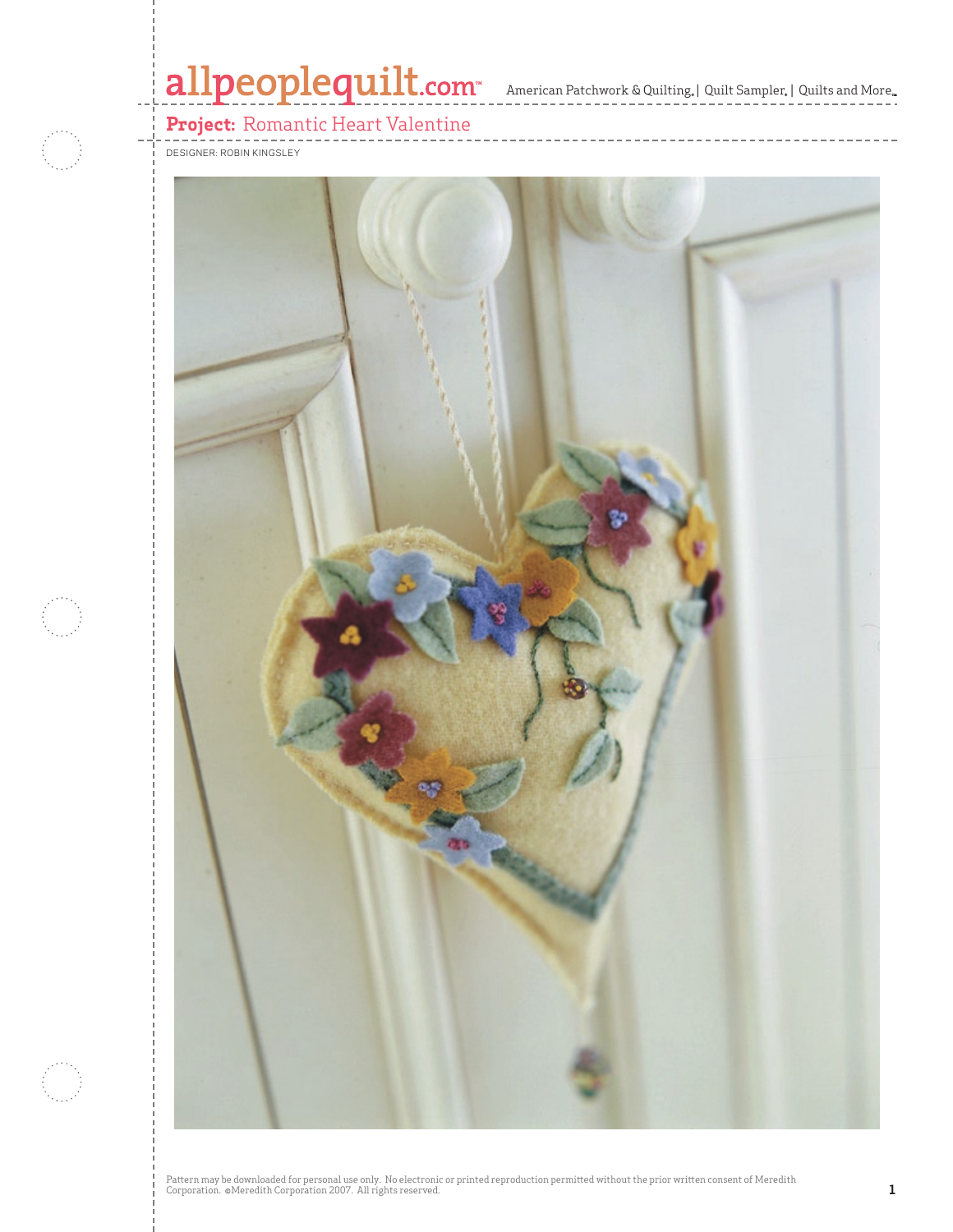# allpeoplequilt.com

American Patchwork & Quilting,  $|$  Quilt Sampler,  $|$  Quilts and More,



## **Materials**

- 9x15" piece of cream felted wool for applique foundation and heart backing
- 2 -- 1/4x10" strips of teal felted wool for heart applique
- 4" square of mint green felted wool for leaf appliques
- Scraps of gold, periwinkle, dark periwinkle, burgundy, and rose felted wool for flower appliques
- Perle cotton No. 8: green, periwinkle, rose, gold, and cream
- 10" of cream 1/8"-diameter cording
- Glass beads: three 1/4"-diameter and one 5/8"-diameter
- Freezer paper
- Glue stick
- Polyester fiberfill

### Finished heart ornament: 6-5/8x7-1/2"

# Cut the Fabrics

To felt wool, machine-wash it in a hot-water-wash, cool-rinse cycle with a small amount of detergent; machine-dry it on high heat and steam-press.

It is not necessary to add seam allowances when cutting out the applique pieces. Since felted wool doesn't ravel, there are no edges to turn under. Cut the edges cleanly, keeping them as smooth as possible.

To use freezer paper for cutting out the pieces, as was done in this project, complete the following steps.

1. Lay freezer paper, shiny side down, over the patterns. With a pencil, trace each pattern the number of times indicated. Roughly cut out the freezerpaper shapes.

2. Using a hot, dry iron, press the freezer-paper shapes, shiny side down, onto the right side of the designated fabrics; let cool. Cut out the fabric shapes on the drawn lines. Peel off the freezer paper.

### **From cream wool, cut:**

**•** 2 of Pattern A

### **From mint green wool, cut:**

- 4 *each* of patterns B and B reversed
- 2 of Pattern C

 **•** 1 of Pattern C reversed **From gold, periwinkle, dark periwinkle, burgundy, and rose wool scraps, cut:**

- 6 of Pattern D
- 5 of Pattern E

# Applique the Heart

Use one ply of perle cotton for applique stitches unless otherwise stated.

- 1. Referring to the Applique Placement Diagram, position the two teal 1/4x10" strips in a heart shape on a cream A heart. Steam the wool strips, if necessary, to ease in extra fabric along the curves, and trim the strip ends at an angle so they abut. Use a glue stick to hold the strips in place.
- 2. Using green perle cotton and running stitches, stitch the long edges of each teal strip to the cream heart. To make a running stitch, pull your needle up at A (see diagram) and insert it back into the fabric at B, 1/8" away from A. Pull your needle up at C, 1/8" away from B, and continue in the same manner.
- **3.** Using green perle cotton, stemstitch three tendrils extending into the center of the heart.

To stem-stitch, pull your needle up at A (see diagram), then insert it back into the fabric at B, about 1/4" away from A. Holding the thread out of the way, bring your needle back up at C and pull the thread through so it lies flat against the fabric. The distances between points A, B, and C should be equal. Pull gently with equal tautness after each stitch. Continue in the same manner, holding the thread out of the way on the same side of the stitch every time.

4. Referring to the Applique Placement Diagram, position the mint green B and B reversed leaves around the top of the teal appliqued heart; glue in place. Position the mint green C and C reversed leaves along the center stem-stitched tendril; glue. Using green perle cotton, backstitch down the center of each leaf.

 To backstitch, pull your needle up at A. Insert it back into the fabric at B, and bring it up at C. Push your needle down at D, and bring it up at E. Continue in the same manner.

- **5.** Referring to the Applique Placement Diagram, arrange the gold, periwinkle, dark periwinkle, burgundy, and rose D and E flowers atop the teal appliqued heart; glue in place.
- **6.** Using two plies of gold, periwinkle, or rose perle cotton, make three French knots in the center of each flower.

 To make a French knot, pull the thread through at the point where the knot is desired (A on the diagram). Wrap the thread around your needle once without twisting it. Insert

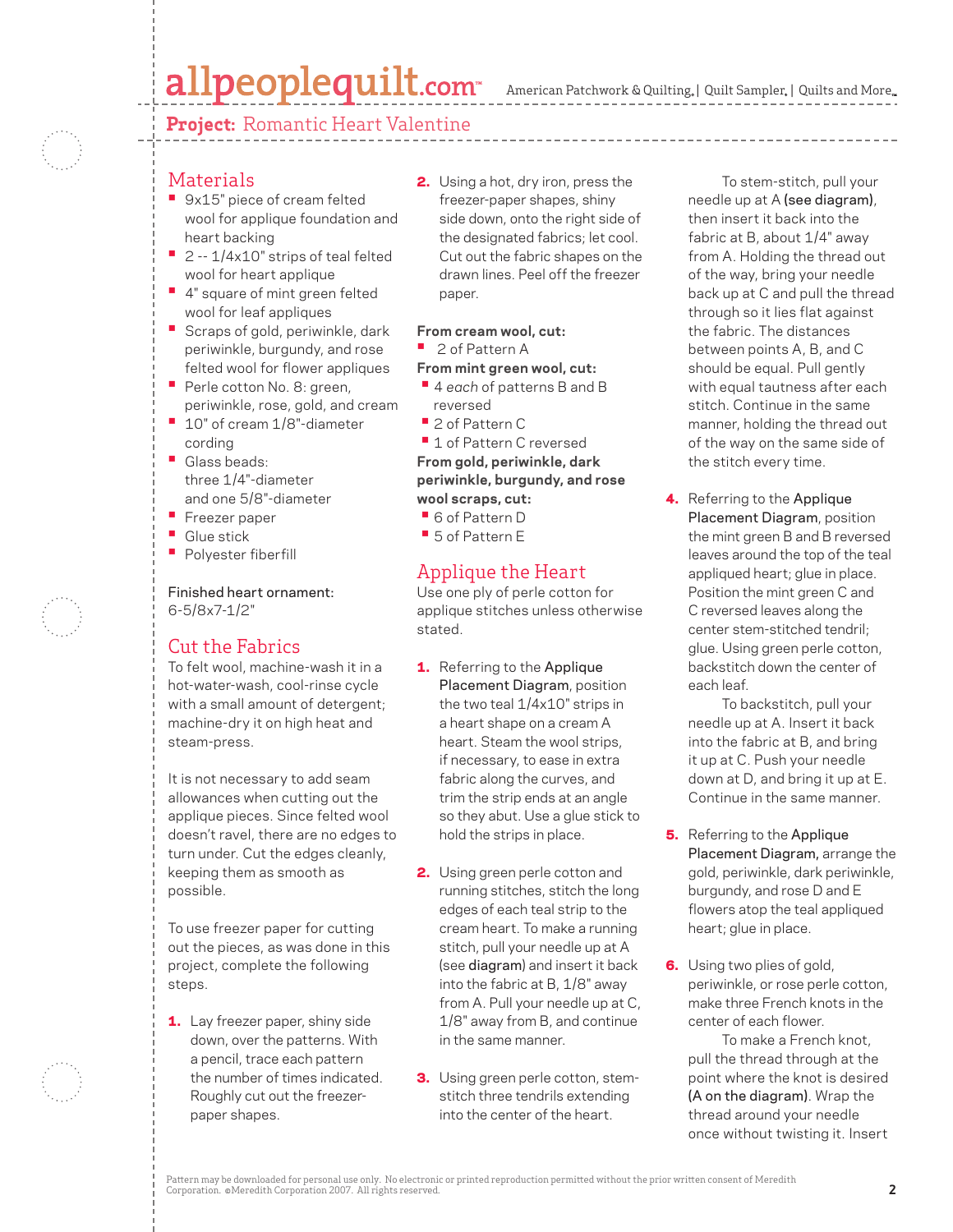American Patchwork & Quilting, | Quilt Sampler, | Quilts and More llt Sampler<sub>®</sub> |

**Project:** Romantic Heart Valentine

the tip of your needle into the fabric at B, 1/16" away from A. Gently push the wrap down the needle to meet the fabric. Pull your needle and trailing thread through the fabric slowly and smoothly.

# Complete the Heart Ornament

- 1. To make the hanger, fold the 10" length of cording in half and knot the ends together. Referring to Diagram 1, place the knotted ends on the back of the remaining cream A heart; baste in place.
- 2. To make the beaded dangle at the bottom of the heart, cut a 15" length of cream perle cotton. Securely tape one end of the perle cotton to your work surface. Holding the perle cotton taut, twist it until it doubles back on itself. Bring the two ends together and let the perle cotton twist back on itself to form twisted cording.

Tie the ends together in an overhand knot 2" from the folded end, then trim the ends 1/2" from the knot. Slip two 1/4"-diameter glass beads and the one 5/8"-diameter glass bead on the cord and tie the folded end in a knot. Position the knot near the raw ends on the back of the remaining cream A heart so the beaded portion dangles below; baste in place (see Diagram 1).

**3.** Layer the two cream A hearts with wrong sides together, sandwiching the ends of the hanger and dangle; pin. Using one strand of cream perle cotton and a running stitch, stitch the cream hearts together, leaving a 3" opening along one side (see Diagram 2). Stuff

the heart firmly with fiberfill, using the eraser end of a pencil to stuff the heart's point. Sew the opening closed. Sew the remaining 1/4"-diameter glass bead to the heart center to complete the ornament.





100222493





Running Stitch



Pattern may be downloaded for personal use only. No electronic or printed reproduction permitted without the prior written consent of Meredith Corporation. ©Meredith Corporation 2007. All rights reserved. **3**